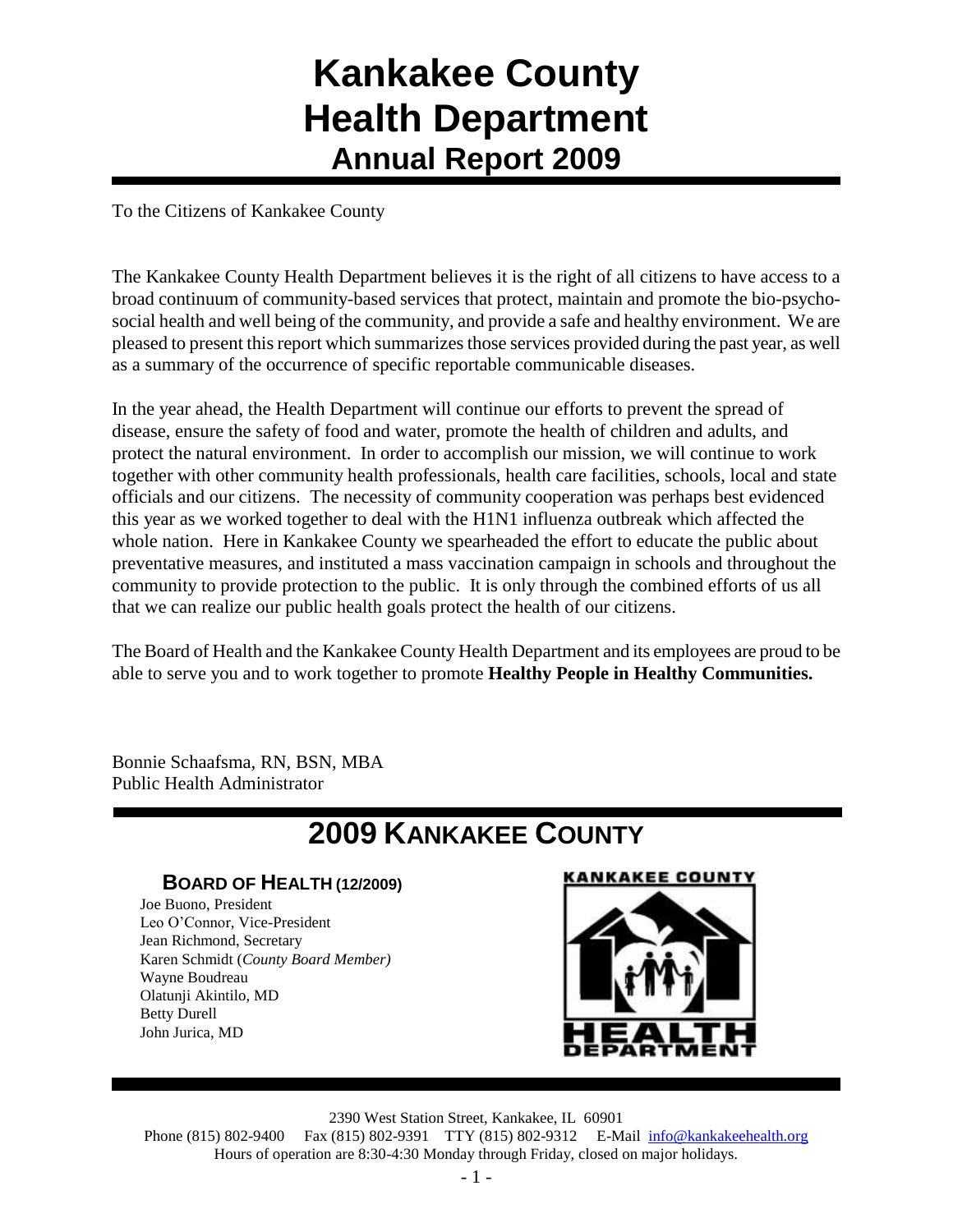#### **Environmental Health 2009 Health Promotion 2009**

#### *Inspections*

| Vector Control Inspections384 |  |
|-------------------------------|--|
|                               |  |
| Permits Issued                |  |
|                               |  |
|                               |  |
| Licenses Issued               |  |
|                               |  |
|                               |  |
|                               |  |
|                               |  |
|                               |  |
|                               |  |

#### *Health Education*

| Baby Think It Over participants 58            |
|-----------------------------------------------|
|                                               |
| Kankakee County Teen Conference students .528 |
| Preparation for Adolescence Conference  183   |
|                                               |
|                                               |
| Breast & Cervical Cancer Screenings           |
|                                               |
| Cervical cancer diagnosed  16                 |
|                                               |
|                                               |
|                                               |
| Tobacco Prevention & Cessation                |
| Tobacco Prevention participants 1,288         |
| Prevention Education presentations42          |
| Freedom From Smoking participants17           |
| Freedom From Smoking programs 3               |
|                                               |

### **Chronic and Communicable Disease 2009**

#### *Reportable Diseases*

| Acquired Immunodeficiency Syndrome 0 |             |
|--------------------------------------|-------------|
|                                      |             |
|                                      |             |
|                                      | Le          |
|                                      |             |
|                                      |             |
|                                      |             |
|                                      |             |
|                                      | $H\epsilon$ |
|                                      | Pr          |
|                                      |             |
|                                      | 57          |
|                                      |             |
|                                      | Sc          |
|                                      |             |
|                                      |             |
|                                      | H           |
|                                      |             |
|                                      |             |
|                                      | Se.         |
|                                      |             |
| Streptococcal Infections (Group A)3  |             |
|                                      |             |
|                                      |             |
|                                      |             |
|                                      |             |

| <i>Tuberculosis</i>                       |
|-------------------------------------------|
|                                           |
|                                           |
|                                           |
| <b>Lead Screening Program</b>             |
|                                           |
|                                           |
|                                           |
| <i>Hearing and Vision Screening</i>       |
| Preschool                                 |
|                                           |
|                                           |
| Schools Oral Health                       |
| Fluoride Rinse Program (Grades 1-8) 918   |
| <b>HIV Testing and Counseling Program</b> |
|                                           |
| <b>Sexually Transmitted Diseases</b>      |
|                                           |
|                                           |
|                                           |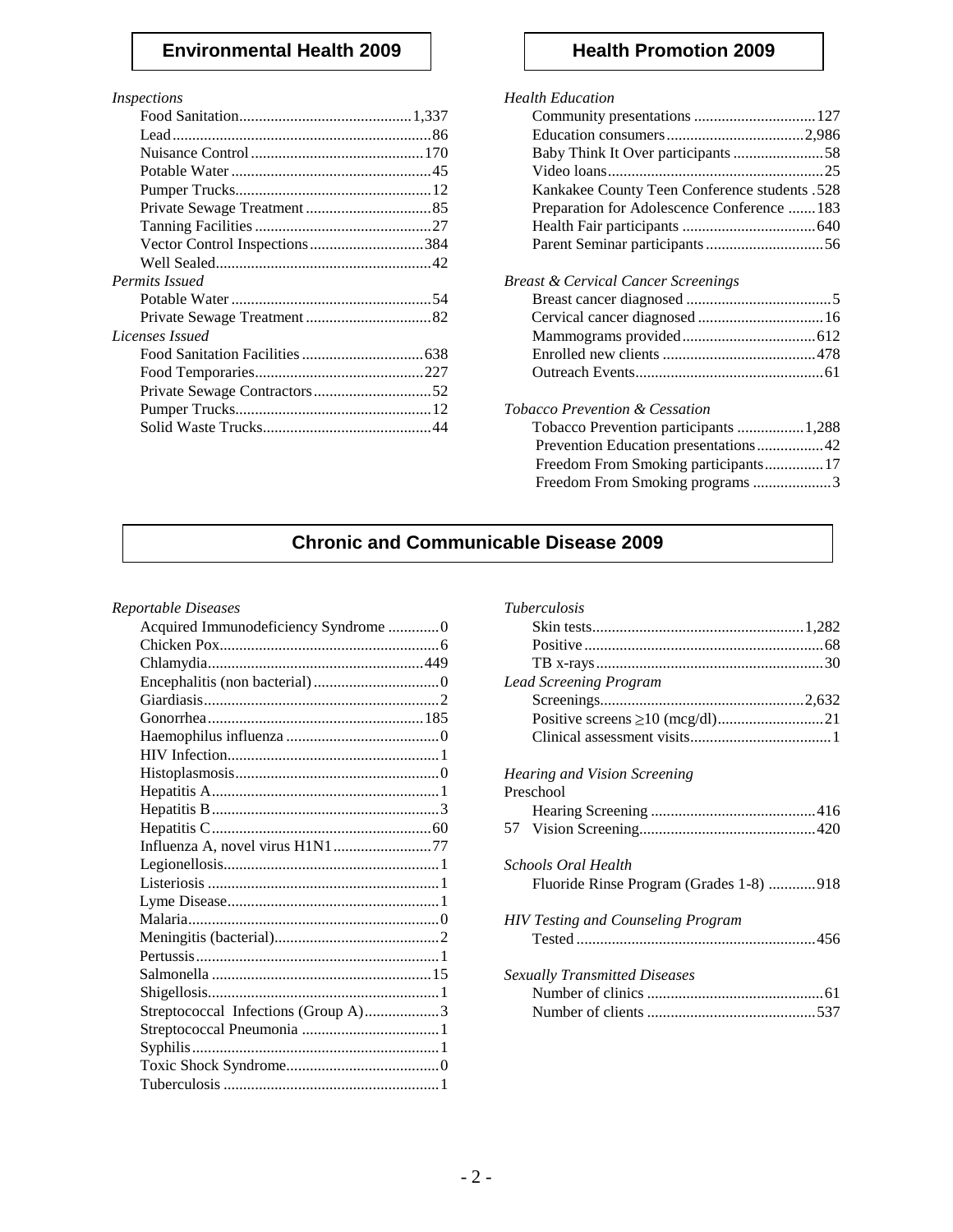#### **Maternal Child Health 2009**

| Childhood Immunization Doses     |
|----------------------------------|
| Attendance (includes H1N1) 8,042 |
|                                  |
|                                  |
|                                  |
|                                  |
|                                  |
|                                  |
|                                  |
|                                  |
|                                  |
|                                  |
|                                  |
|                                  |
|                                  |
|                                  |
|                                  |
|                                  |
|                                  |
|                                  |
|                                  |
|                                  |
|                                  |
|                                  |
|                                  |
|                                  |
|                                  |
|                                  |
|                                  |
|                                  |

| <b>Family Case Management</b>      |  |
|------------------------------------|--|
|                                    |  |
|                                    |  |
|                                    |  |
|                                    |  |
|                                    |  |
| Developmental Screenings 1,996     |  |
|                                    |  |
|                                    |  |
|                                    |  |
| WIC (Women, Infants, & Children)   |  |
|                                    |  |
|                                    |  |
|                                    |  |
|                                    |  |
| <b>HealthWorks</b>                 |  |
|                                    |  |
| Comprehensive health evaluations41 |  |
|                                    |  |
|                                    |  |
|                                    |  |

#### **Financial Report 2009**

#### (Unaudited) Fiscal Year 12/01/08 – 11/30/09 *Revenue*



#### *Expenditures*

| Total Personnel Costs 2,047,110.06 |  |
|------------------------------------|--|
|                                    |  |
| Office Supplies/Postage35,877.08   |  |
|                                    |  |
|                                    |  |
|                                    |  |
|                                    |  |
|                                    |  |
|                                    |  |
|                                    |  |
|                                    |  |
|                                    |  |
|                                    |  |
|                                    |  |
|                                    |  |
|                                    |  |
|                                    |  |